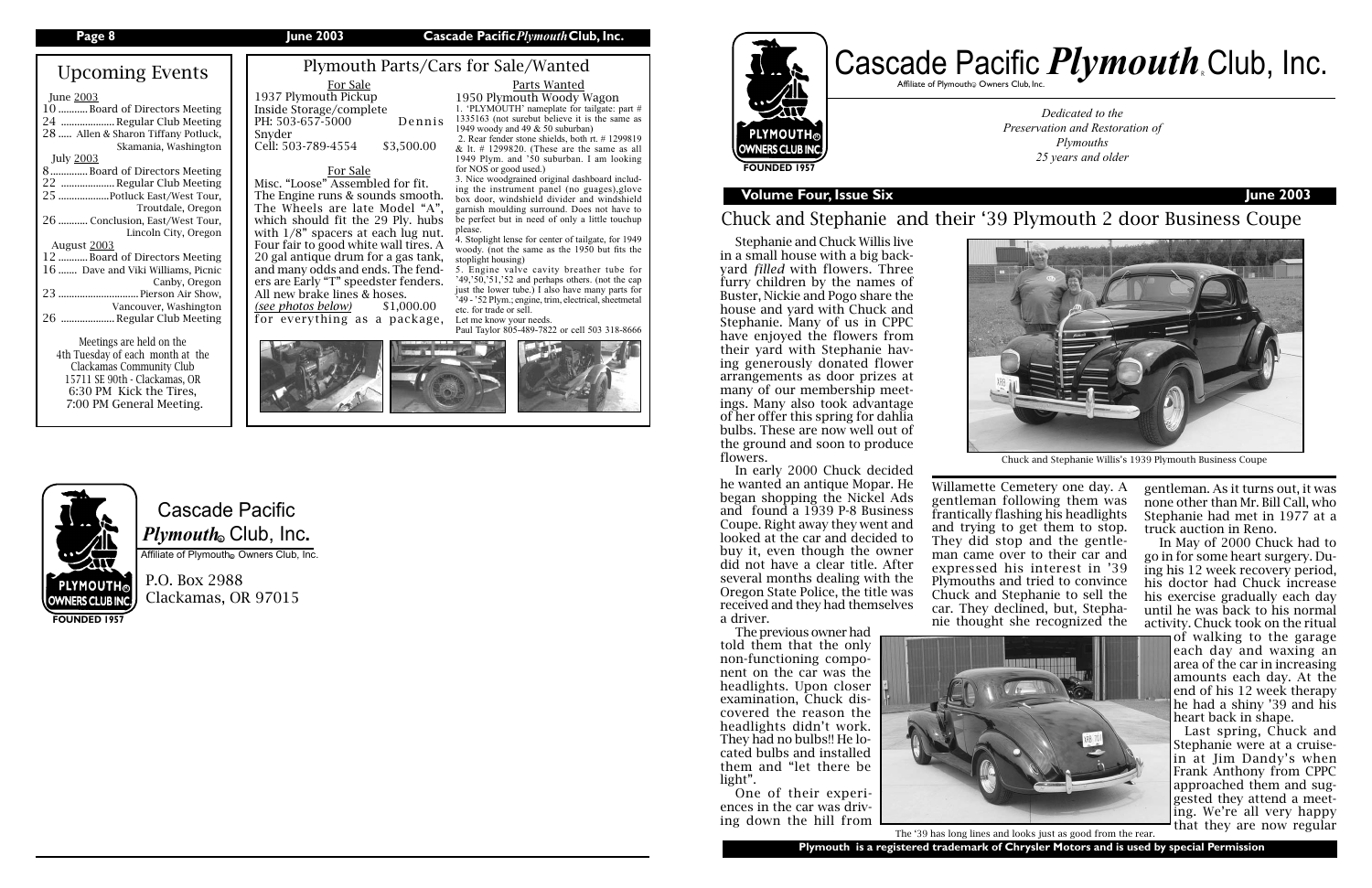| President Scott Farnsworth      |
|---------------------------------|
| PH:503-254-8300Portland, OR     |
| Vice PresidentDuanne Luckow     |
| PH:503-761-9411Portland, OR     |
| SecretaryVicki Williams         |
| PH:503-266-4287Canby, OR        |
| Treasurer Dolores Call          |
| PH:503-698-2301Portland, OR     |
| Member at LargeJeff Jolly       |
| PH:503-656-7779 Oregon City, OR |
|                                 |

#### Standing Committees

| PH:503-665-8330                  | Gresham, OR   |
|----------------------------------|---------------|
| MembershipBill Call              |               |
| PH:503-698-2301 Portland, OR     |               |
| Newsletter  Mike Bade            |               |
| PH:503-653-8102                  | Milwaukie, OR |
| Refreshments Dennis Mowery       |               |
| PH:503-760-3184                  | Portland, OR  |
| Co-Tech Advisor  Jimmie Fox      |               |
| PH:503-774-3441 Portland, OR     |               |
| Co-Tech Advisor  Dave Williams   |               |
| PH:503-266-4287 Canby, OR        |               |
| East-West Tour Tom Nachand       |               |
| PH:541-764-2011 Lincoln City, OR |               |

email/mail articles to:

Mike Bade..............mdscbade@msn.com P.O. Box 2988- Clackamas, OR 97015

#### Membership:

Cascade Pacific Plymouth Club, Inc. Membership dues are \$20.00 per calendar year and must hold a current membership to the National Plymouth Club. Membership runs Jan. 1 thru Dec 31.

#### Advertising Rates:

Advertising is free to current Cascade Pacific Plymouth Club Members. Advertising Rate for Non- members is: \$10.00 per newsletter. one column by one inch. Photos accompanying classified ads are \$10.00 per newsletter inch buy 1 column (Black and White Only Discount Rates: Available to long term advertisements. Advertisements should be kept to Plymouth related services.



# Officers 2003 CPPC May Regular Meeting Highlights

sided over the May 27, 2003 mem- ber meeting. There was a large turnout with 51 attending. The weather was perfect for display- ing many old Plymouths for tire kicking before the meeting. The evening speakers, CPPC member Don Amundson from Federal<br>Way, Washington and Ken Anderson from Oregon City were from the NSRA Safety team. After a<br>brief talk about their safety program tickets were drawn for the<br>raffle prizes with the added bonus of having your car inspected by the Safety team. Jim Simmons from Seattle and Mike Bade both won raffles but didn't have a car to inspect. Vicki Williams won the third raffle and cautiously

volunteered her and Dave's 48 4D sedan for an inspection. The members moved to the parking lot to watch the inspection. The Williams vehicle was issued a safety sticker with instruction to immediately fix three problems (the battery needed a hold down, there was a pin hole in the tail pipe and the fuel line needed to be secured).



## *June Technical Committee Meeting*

The Technical Committee met at Bill Call's hobby shop on Thursday, June  $5<sup>th</sup>$  at 7:00 p.m. Present were Jimmie Fox, Dave Williams, Russ Ashley and Dennis Rice. The main topic of discussion was the status of Tom Nachand's 1933 PD Convertible Coupe. It was in the process of having an overdrive transmission installed and the overdrive transmission had been sent to a machine shop to have the shifting mechanism reworked.

President, Scott Farnsworth pre-steady. Mike Bade asked members to look at and make needed changes to the current member roster as a new one was going to be issued. Jerry Klinger reminded members about the Corbett Fire Department pancake breakfast on June  $7<sup>th</sup>$  and the Tiffany's picnic<br>on June  $28<sup>th</sup>$ . Tom Nachand reported that there were 85 people signed up for various legs of the East/West Tour and that 14 had committed to the entire trip. Tom and Bill Call will be doing the whole trip and have arranged to have their vehicles transported to Plymouth and displayed on the showroom floor of a local dealership until their arrival. Tom also said the banquet had been planned at the Shilo in Newport and that payment should be sent to Ed Peterson. Jerry Klinger collected money for the Troutdale barbeque and said it looked like their may be about 100 people attending. Jimmie Fox reminded members the next Tech Committee meeting would be at Bill Call's hobby shop on Thursday, June 5th at 7:00p.m. Scott Farnsworth reported that the club banner had finally been located and he would be responsible for it the remainder of the year. Steve Heaton reported on the progress of getting flags made up for the East/ West Tour and it was decided that the Board would discuss how we would get flags at the next board meeting.

The Tech Committee discussed alternatives to making it work if the machine shop couldn't improve the problem. Tom is up against the clock trying to ready his car to be shipped back to Plymouth for the East/West Tour. Tech members also discussed the different parts that could be interchanged between 1949 and 1950 cars.

Finally, they discussed John Sweeney's spongy brake pedal

Keep August 16<sup>th</sup> free on your the Mulino Store and head west to their home. Once you have experienced the June  $28<sup>th</sup>$  picnic at the Tiffany's you are going to want more so hope to see you all August  $16<sup>th</sup>$ . If you have any questions, feel free to call Vicki or Dave at 503-266-4287.

# Cascade Pacific Plymouth Club Technical Committee

| 503-666-5913      | Email: isten@pacifier.com                 | Troutdale, OR.     |
|-------------------|-------------------------------------------|--------------------|
| 503-761-2972      | Email: (None)                             | Portland, OR.      |
| on 503-632-6834   | Email: lilponderosa@msn.com               | Mulino, OR.        |
| 360-885-1113<br>. | Email: (None)                             | Brush Prairie, WA. |
| orth 503-254-8300 | Email: sfarnsworth@ltk.com                | Portland, OR.      |
| 503-774-3441      | Email: w7chn@involved.com                 | Portland, OR.      |
| 208-324-2562      | Email: (None)                             | Jerome, ID.        |
| .ow  503-761-9411 | Email daluckow@aol.com                    | Portland, OR.      |
| k 250-743-4859    | Email: dpollock@pacificcoast.net (Canada) |                    |
| 541-535-1860      | Email: harrigerj@charter.net              | Talent, OR.        |
| 503-393-7231      | Email: barice45@aol.com                   | Keizer, OR         |
| y 503-281-5159    | Email: (None)                             | Portland, OR       |
| 805-929-8504      | Email: (None)                             | (California)       |
| is 503-266-4287   | Email: ilikemopar@msn.com                 | Canby, OR.         |
| s 503-777-5069    | Email: upandstuff@netzero.com             | Portland.          |
|                   |                                           |                    |

Russ Ashley ...........503-666-5913 *Email: jsten@pacifier.com Troutdale, OR.* Pat Brost ................503-761-2972 *Email: (None) Portland, OR.* Larry Davids Bob Dimick ............360-885-1113 *Email: (None) Brush Prairie, WA.* Scott Farnsw Jimmie Fox... Troy House ............208-324-2562 *Email: (None) Jerome, ID.* Duanne Luckow ....503-761-9411 *Email daluckow@aol.com Portland, OR.* David Pollock ........250-743-4859 *Email: dpollock@pacificcoast.net (Canada)* Philip Post ... Dennis Rice ...........503-393-7231 *Email: barice45@aol.com Keizer, OR* John Sweeney ........503-281-5159 *Email: (None) Portland, OR* Paul Taylor ............805-929-8504 *Email: (None) (California)* Dave Williams .......503-266-4287 *Email: ilikemopar@msn.com Canby, OR.* Charles Willis ........503-777-5069 *Email: upandstuff@netzero.com Portland,* 

calendar this summer. Dave and Vicki Williams will be hosting a club picnic at their home on the Molalla River in Canby, Oregon. There is plenty of parking for cars so everyone is encouraged to bring their Plymouth for display. The picnic will be potluck and a main dish and soft drinks will be provided. Members can stage at Clackamette Park in Oregon City from 10:30-11:00 and Dave will guide you south on Hwy. 99 toward Canby. This is a pretty drive in itself past the Oregon City falls and along the Willamette River. The route will cutoff Hwy 99 north of Canby at Haines Road and head south to South Mulino Rd and east to their home at 12418 S. Mulino Rd. Members who don't need to stage at Clackamette Park can also take Hwy 213 south from Oregon City or north from Molalla to

## June Meeting Speaker

Tim Winchell, a CPPC member and owner of Hot Wires Auto Electric will be the featured speaker at the June Member meeting. Tim operates a mobile<br>service specializing in conversions, repair and modifications<br>for classic and custom automobiles. Some of you will remem-<br>ber the very informative talk Tim gave at the August, 2001 meeting. We hope to learn even more this time as Bill Call has volunteered to bring one of his works in progress to the meeting and Tim will use the car to demonstrate wiring examples.

problem. The plan was to work with John the following week to get this corrected.

As you can see, the Technical Committee is there for all members to utilize in assisting with

bothersome problems.

The next meeting will be held on Wednesday, July 2nd at 7:00 p.m. at Dave Williams' garage, 12418 S. Mulino Rd., Canby, Oregon. This is 1-1/2 miles west of the Mulino Store off Hwy 213. For further directions call 503-266- 4287.

If you have a problem you would like solved, talk to a Tech Committee member or feel free to attend one of their monthly meetings. They love a challenge!



July 25th get ready for the East/West Tour Troutdale Potluck in Troutdale, OR. The CPPC is hosting a Potluck Dinner at Glenn Otto City Park, beside the Sandy River.

Cost will be \$5.00 per person. The Club will provide hamburgers, hot dogs. CPPC members are asked to bring a salad or Dessert.

If you have not done so yet, RSVP w/ Jerry Klinger PH: 503- 665-8330 or Write to: Jerry Klinger 1027 N.W. 1st - Gresham, OR

Don Amundson awarded Bill Call a safety award for his efforts in promoting safety within the Club.

 The long distance award was given to Don Amundson who had driven 163 miles from Federal Way, Washington. Jim Simmons had driven 20 miles further from Seattle but extra points were giv- en to Don because he came in his Plymouth! It was announced that Troy House had come home from the hospital and was planning on attending the next meeting. The membership committee reported that we had lost five members but have picked up five new ones so membership was remaining

## August CPPC Picnic with Dave and Viki Williams

## East/West National Tour Stop in Troutdale, OR

97030.

Indicate the number attending and send \$5.00 per person, be sure to also include you name and phone number.

This is an excellent opportunity to invite all of those Plymouth and non friends for a good time of looking at cars and be part of a once in a lifetime event.

Extra hands may be needed to help put together all the details for the potluck, so ask if you can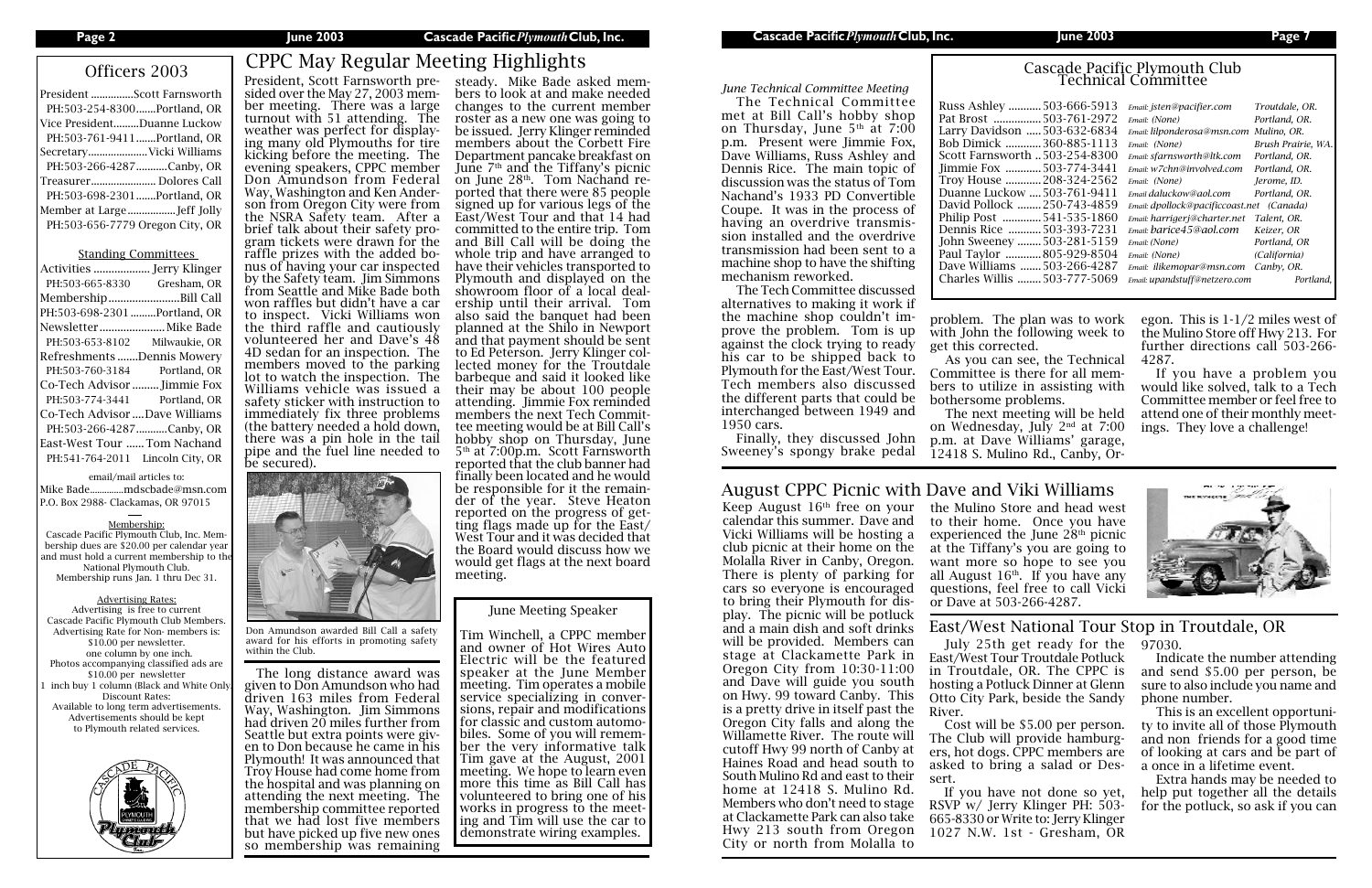## **Page 6 June 2003 Cascade Pacific***Plymouth***Club, Inc. Cascade Pacific***Plymouth***Club, Inc. June 2003 Page 3**

We have been reading lately of CPPC members willing to drive long distances to seek out cars for their collections. Bill Call, the collector of all things Plymouth should win the long distance award in this category after driving from Hartford, Connecticut to Bethlehem, Pennsylvania and home to Clackamas in his most recent acquisition - a 1949 Wood-

ie station wagon.

Bill's adventure began when Paul Taylor, a CPPC member from California, began looking for Woodies for Bill to take a look at. Bill and Dolores drove down to Florence, Oregon to look at one but it wasn't up to snuff so Paul steered Bill to a 1941 Woodie in Hartford, Connecticut. Bill decided to fly back east and take a look. Just before he left he got a line on a 1949 Woodie in Bethlehem, Pennsylvania, a mere 450 miles from

Hartford.

He took the information along with him on the Pennsylvania Woodie and flew to Connecticut to look at the 1941. Well, as is usually the case, things are never as good as they sound so he passed on the Connecticut

Woodie.

Bill then called the owner of the 1949 in Pennsylvania and rented a car and drove the 450 miles to take a look. The owner was an 87 year old retiree from Bethlehem Steel whose wife was named Dolores – even spelled the

same as Dolores Call!

After 6 days the Woodie pulled in to Bill's Hobby Shop and joined its other Plymouth brothers and sisters. So, in a way Bill has already made the East/West Tour Front profile must be seen in person to appreciate.

Fate had stepped in. The owner had driven the car less than 2,000 miles in the last 32 years. He was the third owner. The second owner had the car for only one year and the first owner for 21 years, since it was new. Bill made the deal and after changing the oil, took off on 32 year old tires and headed west. Before leaving, of course he made "the call" to Mrs. Call to say he would be driving an unknown car thousands of miles by himself! Wouldn't you liked to have

heard her reaction?

Thanks to the modern invention of the cell phone they were never out of touch. This was in early May and tornado season was beginning in the mid-west.

Bill managed to just keep ahead of the tornadoes and began his journey across America. Things went well, for the most part. The heater began to leak and he had to start the car with a gasoline chaser a few times, but other than that and one wrong turn in Chicago the trip was a straight shot.

Bill said he'd start out about 7:30 in the morning and drive till dusk. The hard plastic seat was mighty uncomfortable but he was able to forget about that as he took in the beautiful country. Since it was not his initial plan to be on the road for six days he was a little short of the bare necessities, but a stop at a local Wal-Mart fixed that (boxers or briefs?). Basically his route was I-80 to I-84 and Bill said the trip really made him proud to be an American as he moved from one part of the country to another.

Our May membership meeting was one of the biggest and best yet, with over 50 members attending and over 20 Plymouths in the lot. The Clackamas Community Center was filled with members and guests that were anxious to hear the talk on vehicle safety by CPPC member Don Amundson and Ken Anderson both NSRA safety inspectors. After an interesting and lively discussion of vehicle safety in the meeting room we adjourned temporarily to the parking lot where Don and Ken performed an inspection of Dave and Vicki Williams' '48. The weather couldn't have been better and when I went home at 10:15 there were still cars in the lot and people talking.

many years hoses crack, and belts get brittle. That professionally restored car may not

At our board meeting on June 10 suggestions were made for two possible fund raising ideas associated with the East/West tour. It was suggested that we equip one or more of our CPPC members on the tour with digital cameras and take plenty of photos of the trip. Then we will prepare a DVD of the tour and show it at the closing banquet in Newport. Orders will be accepted at the banquet and DVDs shipped the following week. The other suggestion was to take orders for CPPC tee shirts at both the Troutdale potluck

## **The Steering Column,** a message from the President

and the Newport banquet. It was suggested that all of those having CPPC tee shirts in the club be sure to wear their shirt to the Troutdale potluck as advertisement. The tee shirts could also be shipped the following week. Mike Bade and Duanne Luckow are going to progress these two fund raising ideas and present them at the membership meeting on June 24.

It is with regret that I will be reducing my activity in CPPC over the next four or five months. A work commitment has dictated that I spend a considerable amount of time out of town during this period. Our Vice President, Duanne Luckow, has willingly agreed to fill in as necessary during this period, along with all of the other board members. I will be participating in as many meetings and activities as I can during this period and can always be reached by email.

As always, I look forward to hearing from any of you with any suggestions or comments you might have.



The Guest speakers for the May CPPC regular member meeting were Don Amundson of Seattle and Ken Anderson of Oregon city, are National Street Rod Association members. Don and Ken are safety team volunteers of the NSRA, which inspect classic cars and street rods at designated NSRA car events at no charge around the country.

Don and Ken are of the mind that whether you have an original classic car or if you have a resto rod, the issue of safety is very important. Whether you have had your car professionally restored or if you have done the work yourself there maybe safety issues you may not be aware of that could put you or others in danger.

> Don also joked with the members that many classic car owners should be thankful to all the street rod owners for all the parts

they provide.



Wouldn't He Or Woodie?, Bill travels across the country for his latest Plymouth



Next, CPPC members who brought their cars to the meeting were offered an opportunity

to get a free inspection. Viki and Dave Williams 48 Plymouth was picked at random for Don and Ken to demonstrate to the group how they conduct a safety inspection.

Everyone moved outside to watch the inspection process and get a little more time to kick the tires, in the early evening light.

After the inspection everyone was anxious to see if the '48 passed. Don did find a couple of things which he brought to Dave and Viki's attention, but he did give the car a passing grade to everyone's delight.

It is also worth mentioning Don Amundson is a CPPC member in the Seattle area and owns a 1934 Plymouth 2 door sedan, which he drove down from Seattle.

## **May CPPC Meeting Guest Speaker Recap**



The enterior speaks for itself, very nice.



The rear View is unique with the built-in



spare tire compartment.

Bill Call and his '49 P-18 Woody Station Wagon, is the most recent addition to is Plymouth collection, truly a rare find. It brings back memories most may have forgotten.



Don and Ken looking for Safety Violations



Many owners who have had their cars for may consider their cars safe, but over the years wires rub,

be as safe as you think Don shared several stories with the CPPC members of serious safety problems they have found on cars over the years they have

provided safety inspections.

The safety inspection consists of a 23 point check list from the horn, neutral safety switch, wiring, gas line, etc. An additional benefit to the safety inspections is that you can mail in your inspection to your car insurance company.

Don also explained a little bit of history on the status of the on the Northwest Nationals, which were moved from Salem to Spokane many years ago. He hinted that the Northwest Nationals could be moving to the Clark County Fair Grounds in Vancouver in the future. It takes a lot to put on an event like the Nationals and Vancouver meets many of the requirements.